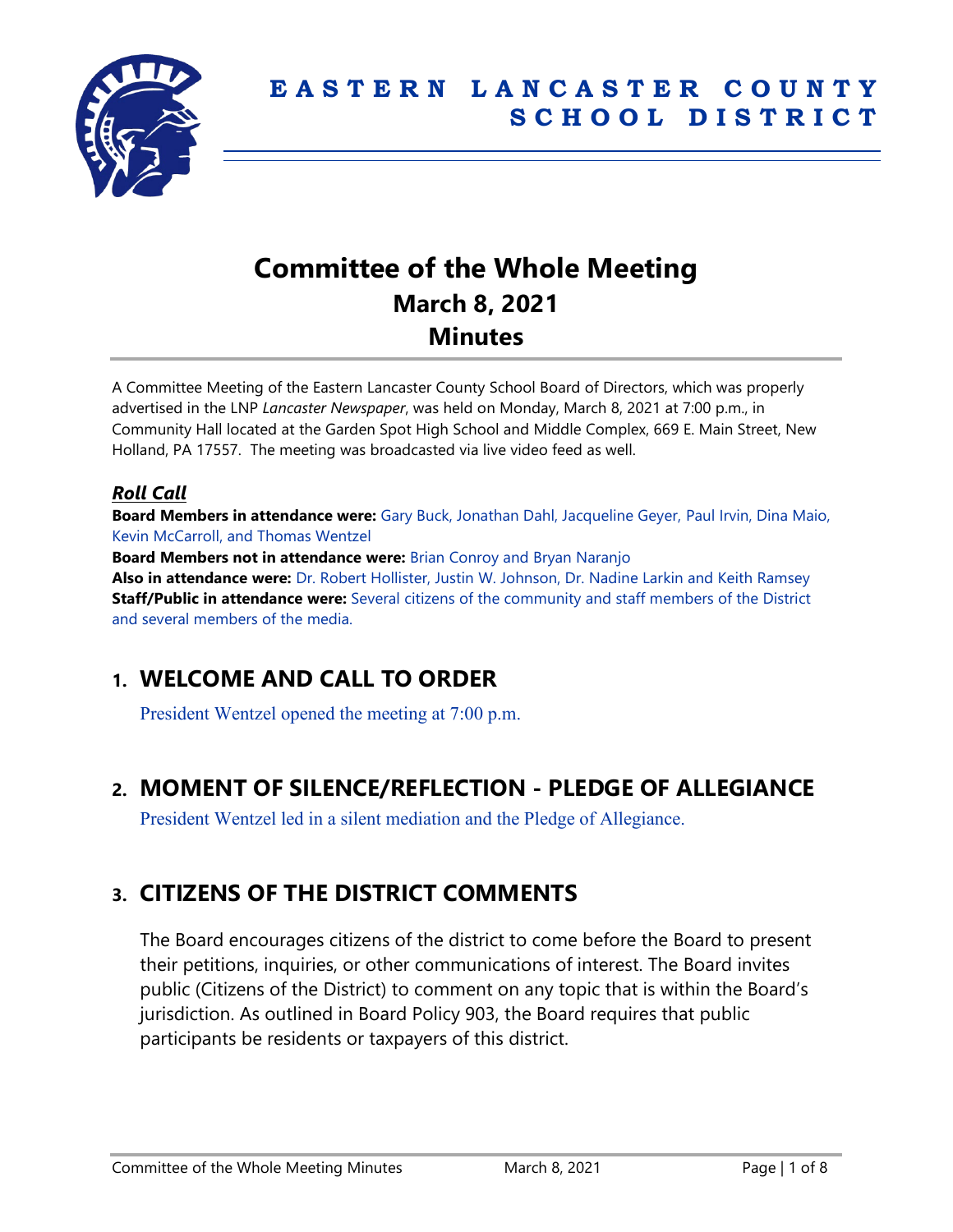Due to the virtual aspect of the Board meeting, the Board is requesting if you wish to provide public comment during the virtual board meeting, you should sign-up to do so by completing the online form prior to the meeting.

[PUBLIC COMMENT SIGN-UP FORM](https://forms.gle/zDXXoX8rZQUxt1Ap6) (Please use this form only if you are not attending the meeting in person.)

*Public comments will be read aloud during the public comment section of the agenda.*

Thank you.

# **SUBMITTED COMMENTS** (VIA PUBLIC COMMENT SIGN-UP FORM)**:**

# Neal Martin, 17 S Whisper Lane, New Holland, PA 17557

First of all, I want to thank the board for their service to our community. Thank you for your efforts and the efforts of the school administration to keep our children learning in person as much as possible. I also want to offer a prayer for the board. Heavenly Father, I thank you that you place men and women in positions of leadership in our community. Thank you for these members of the school board. I pray that as they serve our community that they would serve with wisdom, creativity, graciousness, courage, and integrity. I pray that they would make decisions that would be in the best interests of our students and community. Lead and guide them as they meet tonight. Bless the school administration, staff and faculty, and our students. In Jesus name, Amen.

**COMMENTS** (IN-PERSON):

Marshall Usner, 4517 Division Hwy, East Earl, PA 17519

Mr. Usner presented the Board with a proposal to name the old High School gym after a recently passed Garden Spot Athletics Basketball Coach, George Stroup.

# **4. APPROVE PERSONNEL REPORT**

Mr. Irvin made a motion to approve the personnel report. It was seconded by Mrs. Geyer. **The motion was approved. (7-0; 2 absent)**

# **5. PROPERTY AND SERVICES**

# **a. ACTION ITEMS:**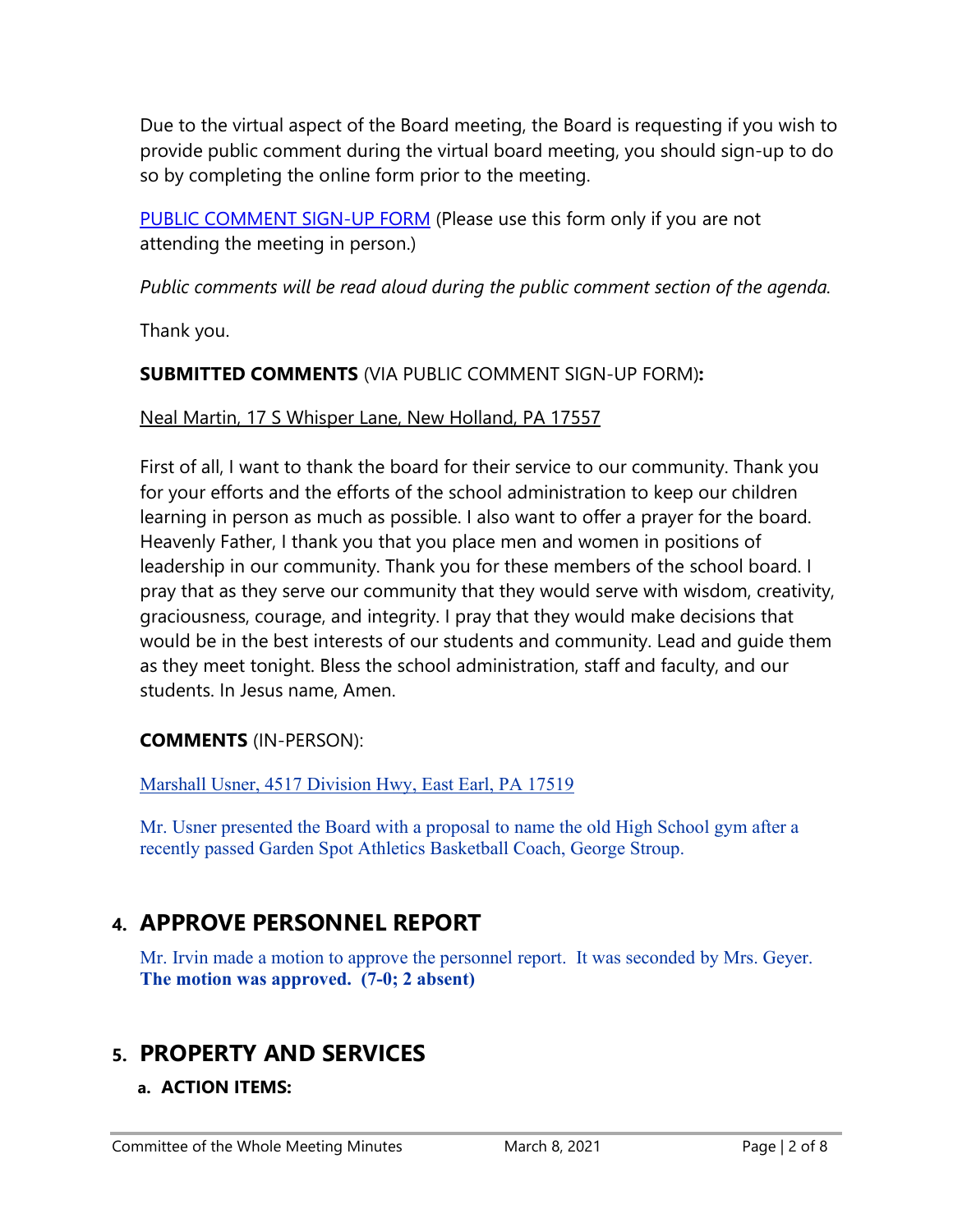### **a. APPROVAL OF THE SETTLEMENT AGREEMENT ON THE ROOF LEAK INSURANCE CLAIM AND TO AUTHORIZE THE CHIEF OF FINANCE AND OPERATIONS TO SIGN**

Mr. Ramsey presented the Board with the settlement agreement on the roof leak insurance claim, informing the Board that the roofing company's insurance would reimburse the District for the total amount for the sanding, painting, and resurfacing of the gym floor. Mr. Ramsey presented the Board with 3 options of action on the settlement agreement with the Administration recommending the first option of accepting the settlement agreement for full reimbursement and removing any future liability from the roofing company. He noted that the District's Solicitor reviewed and approved the agreement.

The Board and Administration discussed the three action options of the settlement agreement.

### **b. APPROVAL OF THE CHANGE ORDERS THAT WERE EXECUTED FOR THE HS/MS LOCKER ROOM AND HVAC PROJECT, AS FOLLOWS:**

#### **General Contractor - ECI Construction**

### **GC-16 \$64,775 Add** - **Gym floor refinishing**

Architect's comment on GC-16 - This is the remediation work for the water damage from the roof leak. Total cost to be reimbursed by the roofer's insurance.

# **GC-17 \$14,717 Add** - **Modify the lock type on the lockers**

Architect's comment on GC-17 - This modification was requested by the owner. The initial design included permanent locks on the lockers. After further review, the District felt that it would be better to not have permanent locks on the lockers. The District will be keeping the locks for future use.

### **Electrical Contractor - Hirneisen Electric, Inc.**

### **EC-08 \$44,984.51 Credit** - **Balance of remaining built-in allowances**

### **HVAC Contractor - Myco Mechanical**

# **HC-06 \$2,860.93 Credit - Balance of remaining built-in allowances**

### **Plumbing Contractor - Myco Mechanical**

### **PC-03 \$23,883.34 Credit** - **Balance of remaining built-in allowances**

Mr. Ramsey requested the Board to approve the most recent change orders that were executed for the HS/MS Locker Room and HVAC Project. He reported that the total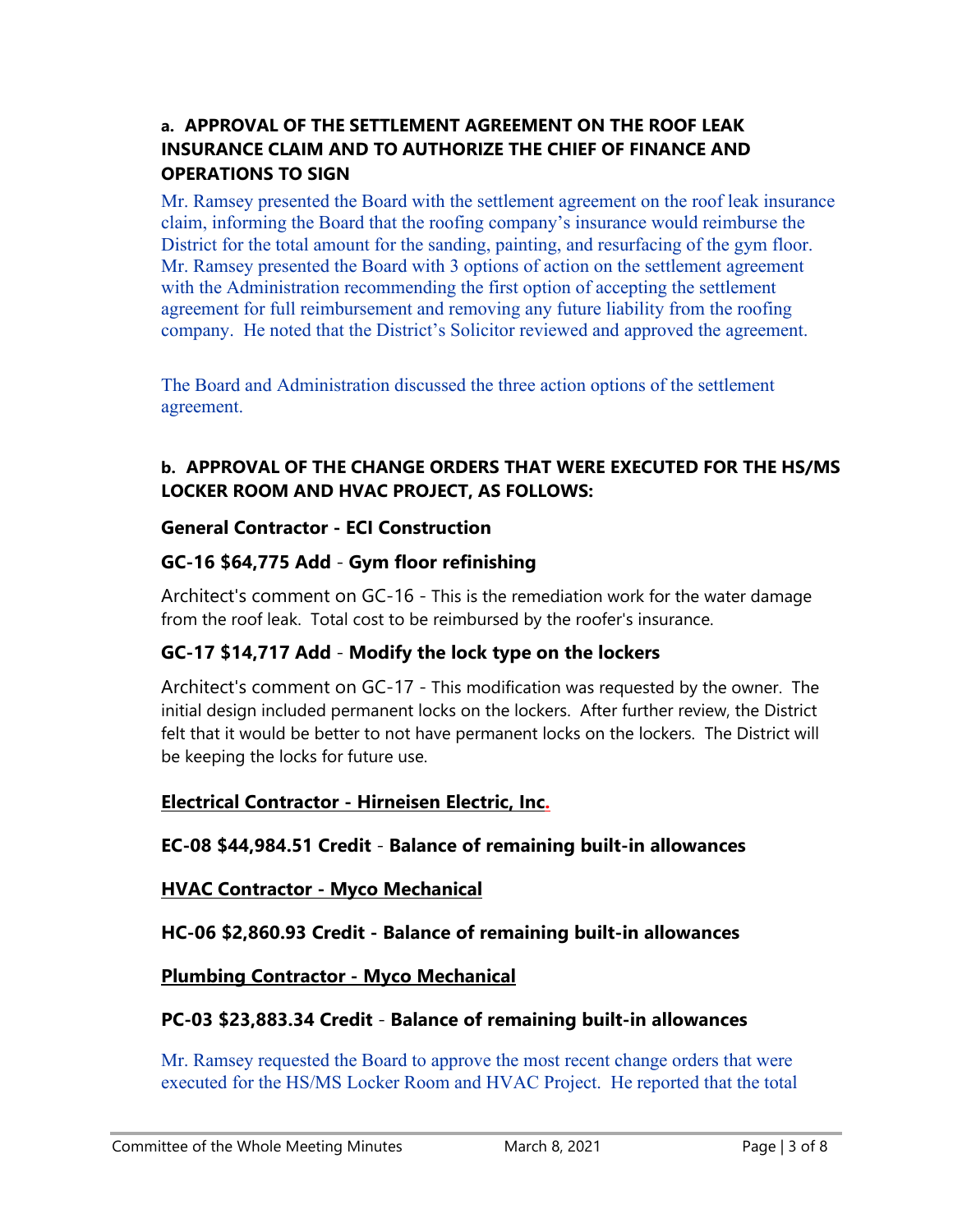amount for change orders for the project, indicating that the District received more credits than adds.

#### **b. INFORMATION ITEMS:**

#### **a. HS/MS LOCKER ROOM AND HVAC PROJECT UPDATE**

Mr. Ramsey updated the Board on the HVAC and locker room renovations noting that the final inspection had occurred that day and the District hoped to have final occupancy soon. He noted that the contractor would be cleaning up from the project in the next two days and with the completion of some final small projects, including the lock switch for lockers, the locker room project would be completed in the next few weeks. He noted that the resurfacing of the floor would occur in June.

### **b. GOVERNOR'S 2021-22 PROPOSED BUDGET**

Mr. Ramsey presented the Board with the Governor's 2021-2022 proposed budget, indicating that based on the governor proposal of tax increases and additional funding, Eastern Lancaster County School District would receive approximately 7.3 million dollars in basic education funding and 1.7 million for special education funding. He also noted that the District would save \$337,644 in cyber charter school tuition for regular education students and approximately 282,440 for special education cyber charter school tuition based on the charter school reform in the Governor's budget proposal. Mr. Ramsey also reported that the Governor proposed a minimum teacher salary of \$45,000 and minimum wage from \$7.25 to \$12.00 an hour, with an increase of \$0.50 per year, until it reached \$15.00 in 2027. Mr. Ramsey commented that this probably would not be the final proposed state budget but hoped to have something approved by June  $30<sup>th</sup>$ .

# **c. DISTRICT'S 2021-22 PROPOSED BUDGET**

Mr. Ramsey presented a preview of the 2021-2022 budget. Mr. Ramsey presented both the Expenditures and Revenues for the proposed budget indicating several increases in areas of expenditures, including staffing, online learning, and technology and most revenues being budgeted at 2020-2021 level. He presented the Board with the final projection of the funding gap with a proposed 3.0% tax increase.

Mr. Ramsey informed the Board that the next step for the budget were updates at the April and May Committee of the Whole meetings with an adopted proposed final Budget approved at the May  $17<sup>th</sup>$  Board meeting, another budget update at the June 14<sup>th</sup> Committee of the Whole meeting and the adoption of the final budget at the June 21<sup>st</sup> Board Meeting.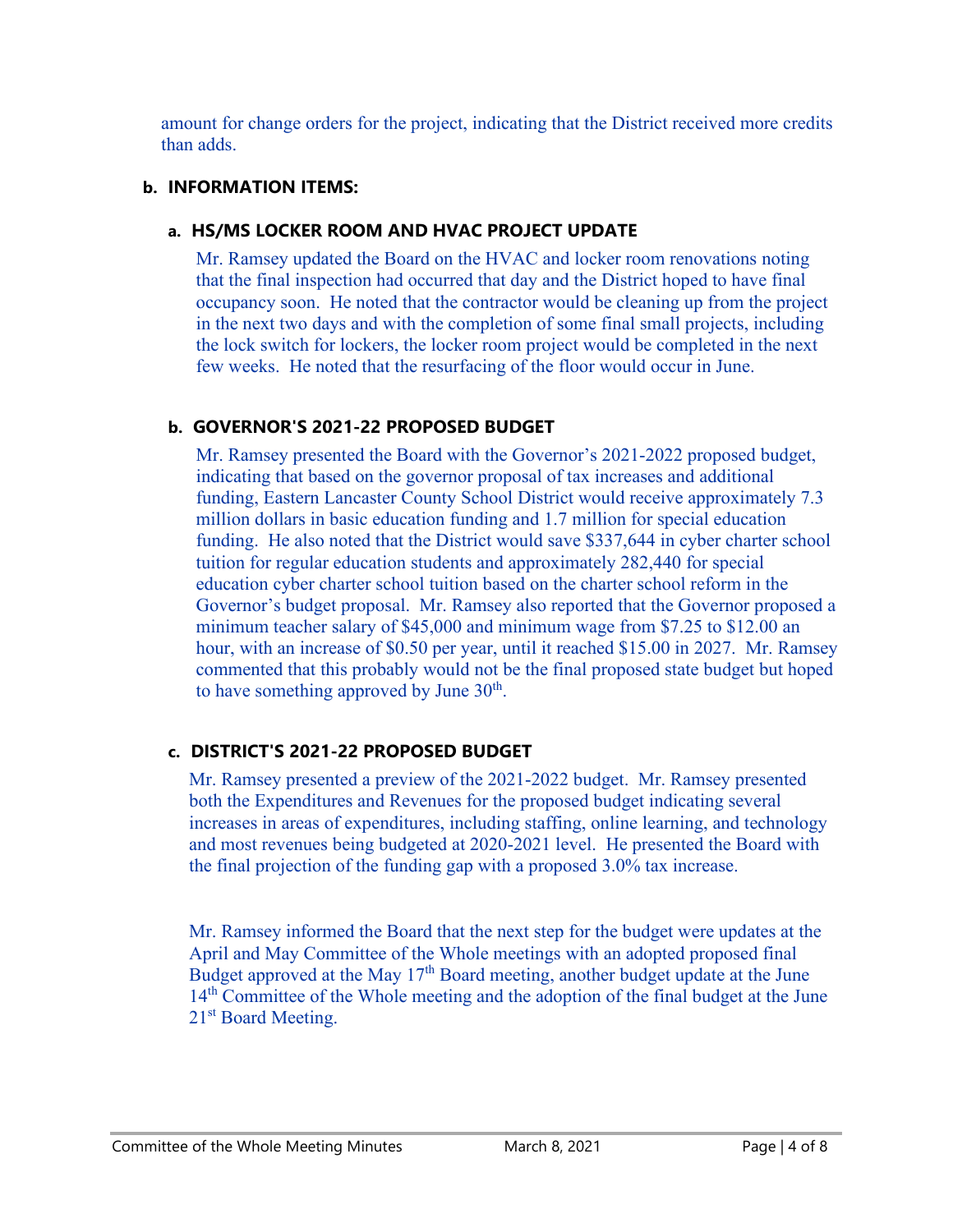# **6. PROGRAM**

### **a. ACTION ITEMS:**

### **a. ACTION ITEM - APPROVAL OF AFFIDAVITS OF GUARDIANSHIP**

Dr. Larkin requested the Board to approve Affidavits of Guardianship.

### **b. APPROVAL OF EXPULSION WAIVER**

Dr. Larkin requested the Board to approve an Expulsion Hearing Waiver.

### **c. APPROVAL OF NOCTI WAIVER FOR THE 2020-2021 SCHOOL YEAR**

Given the pandemic conditions during the 2020-2021 school year, the hands-on portion of the NOCTI Test is not available for our learners in our agriculture production program.

Dr. Larkin requested the Board to approve the signing of the NOCTI waiver form for the 2020-2021 school year. She noted that due to the COVID-19 pandemic the hands-on portion of the NOCTI Test was not available for learners in our agriculture production program and the state was allowing for schools to submit waivers for this year. She noted that Eastern Lancaster County School District used the facilities at Manheim Central in previous years, but they would not be available this school year.

### **b. INFORMATION ITEMS:**

### **a. FIRST READING OF POLICY 100 - STRATEGIC PLAN**

Dr. Larkin presented the Board with Board Policy 100 -Strategic Plan for its first reading, indicating that there were no changes, but it was the next policy as part of the Superintendent's goal of reviewing all Board policies.

### **b. FIRST READING OF POLICY 101 - MISSION STATEMENT AND CORE VALUES**

Dr. Larkin presented the Board with Board Policy 101 -Mission Statement and Core Values for its first reading, indicating that the revisions were based on the District's Strategic Design Plan that was completed in May of 2019.

# **c. ACADEMIES AND PATHWAYS PRESENTATION**

Dr. Larkin introduced Mr. Cory Ilgenfritz, Assistant Principal at the Garden Spot Middle School who presented the Board with the District's planning towards aligning student learning with the Strategic Design Plan at the Secondary level. This alignment consists of multiple pathways to graduation learning.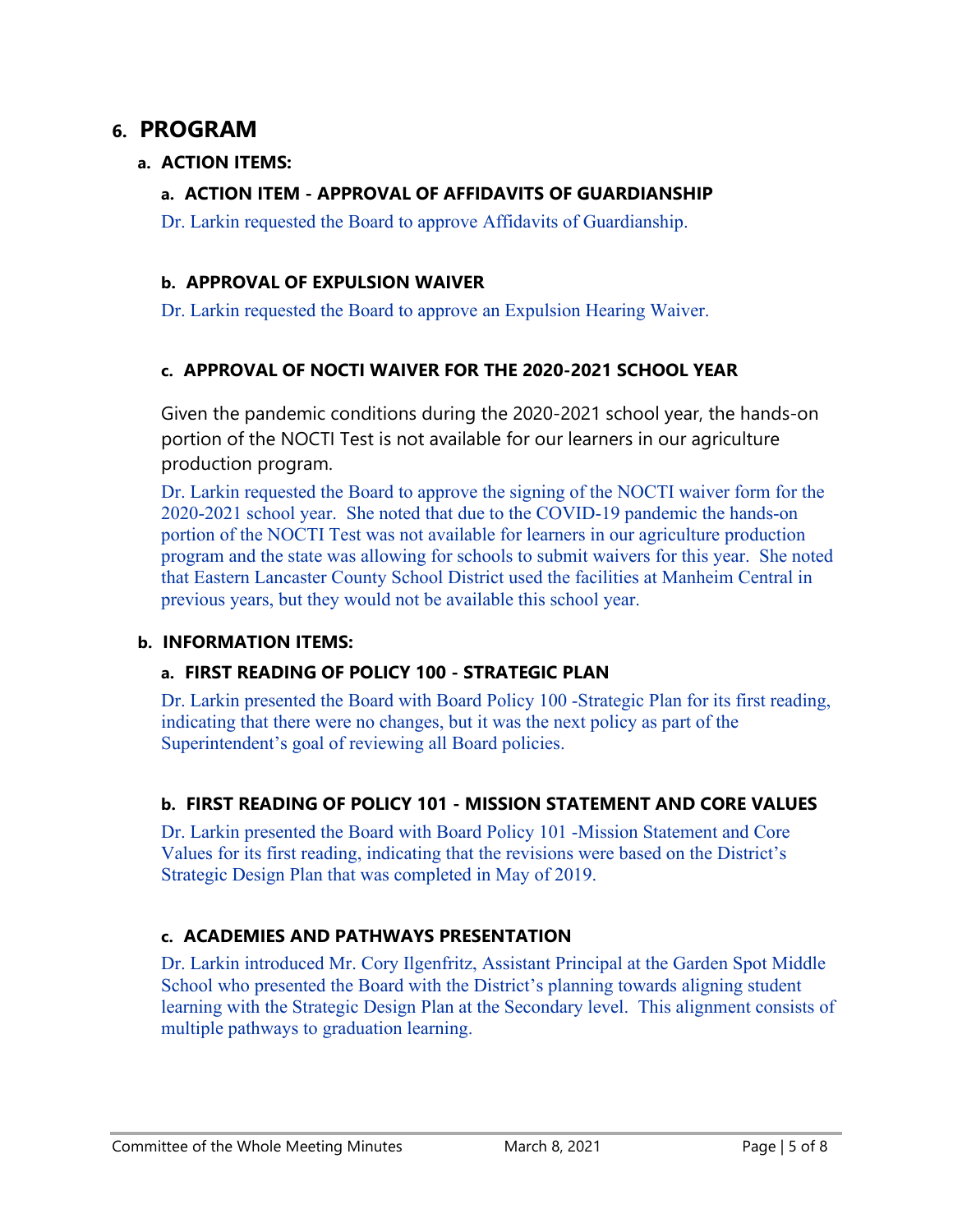### **d. NEW COURSES 2021-2022 SCHOOL YEAR**

Dr. Larkin presented the Board with four new electives for the 2021-2022 school year for Garden Spot Middle School. She reviewed each of the new courses with the Board and indicated that she would be bringing these courses to the Board for approval in April. Dr. Larkin directed the Board to send any questions that they had to her and she would try and get the answers for them.

# **Foreign Language Course**

*Exploratory Spanish and German GSMS* - In this course, learners are introduced to foreign language study and the two languages offered at the high school level. The course includes an introduction to the language and customs of Spanish and German-speaking countries. Language topics covered include the alphabet, numbers, introducing oneself, basic dialogues, and commonly used verbs. Cultural topics may include famous Spanish/German speakers, holidays and celebrations, regional foods, and basic geographical facts.

# **Music Courses**

*Guitar/Ukulele Class GSMS* - In this entry-level music class, open to both 7th & 8th grade, learners will explore fundamental concepts of music as they apply to ukulele and guitar. These concepts include rhythm basics, reading treble clef notes, and understanding basic chord structure. The course will be divided into two sections: approximately three weeks on ukulele, then six weeks on guitar. Unlike a musical survey class, this course is performance focused. Learners will be expected to perform at least twice for the class, either in small groups or as a solo. One performance session will take place at the end of the ukulele section, and the second will be on guitar at the end of the quarter.

*Music Production Class GSMS* - Music Production is an entry-level music class open to any 7th or 8th grade learner. In this class, the learners will cover basic music production concepts including digital audio workstation (DAW) essentials, music creation, and introductory recording and mixing techniques. As a non-prerequisite class, the learners will also explore career options in the field of music business and production by making assignments and projects relatable to real-world situations. By the end of this course, learners will understand the role of a music producer, be able to navigate basic functions of a DAW and demonstrate a proficiency in audition recording and editing.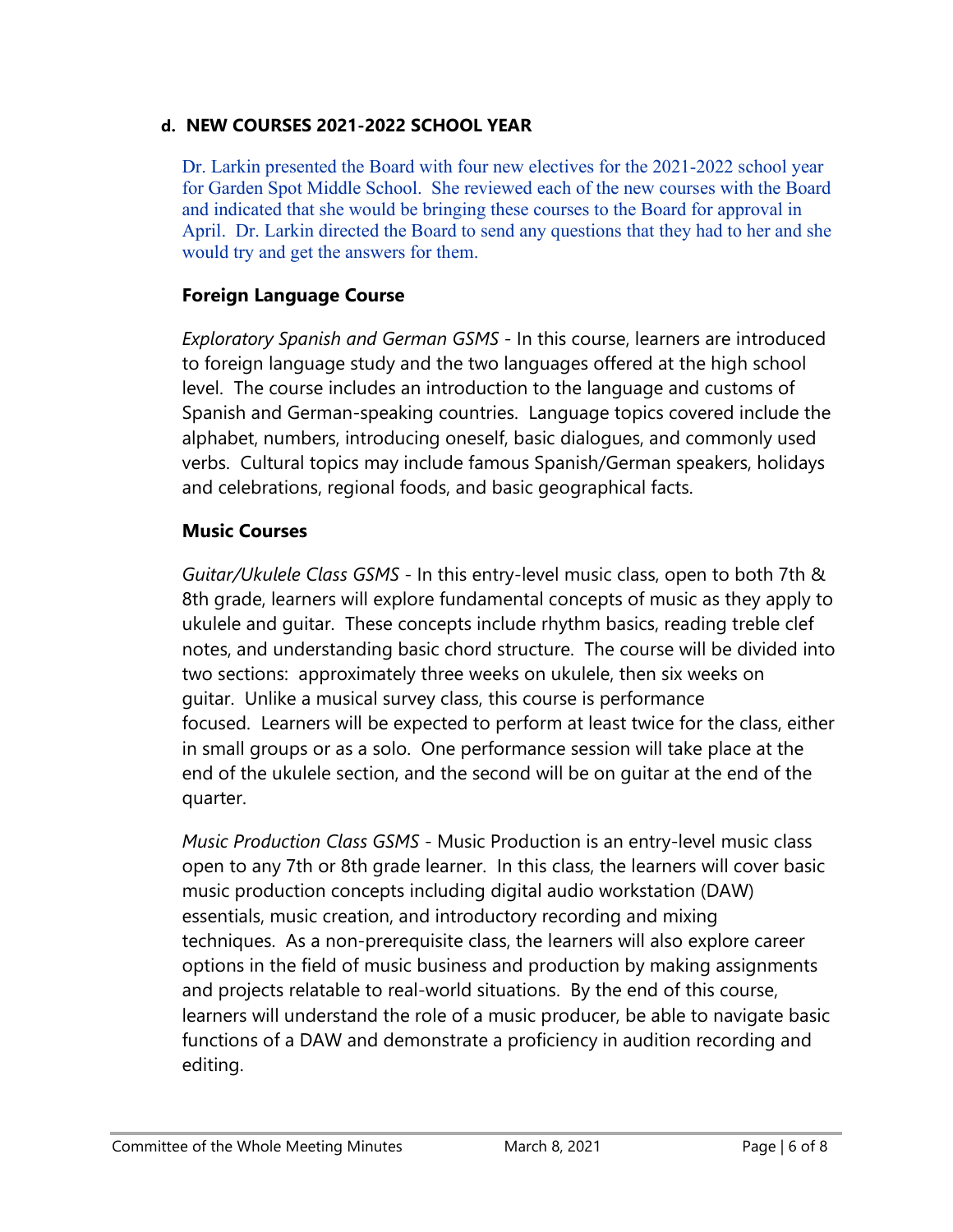*Advanced Music Production/Performance GSMS* - This is a second-tier music class in the line of humanities electives. In order to sign up for this course, learners must have already taken either Ukulele/Guitar or Basic Music Production. The goal of Advanced Production/Performance is to combine the two skillsets from the prerequisite classes to create collaborative-focused courses. Throughout the quarter, learners will engage in various projects that will draw on the knowledge and talents of performers and producers in the class. These projects will include song covers, finishing a song based on a premade template, and creating an original song from scratch.

# **7. MANAGEMENT**

### **a. ACTION ITEMS:**

### **a. APPROVE HIGH SCHOOL GRADUATION CEREMONY FOR JUNE 4, 2021 FOR THE CLASS OF 2021. (IT IS UNCLEAR AT THIS TIME WHAT THE FORMAT FOR GRADUATION WILL BE. TBD)**

Dr. Hollister requested the Board to approve the graduation date of Friday, June 4, 2021 for the Class of 2021 noting that the format of the graduation was still yet to be determined.

# **b. APPROVE UPDATED DRUG, ALCOHOL, & TOBACCO LEARNER/ATHLETIC CONTRACT.**

Dr. Hollister presented the Board with an updated Athletic Drug, Alcohol and Tobacco learner contract for their approval. Mr. Marc Schaffer, Athletic Director, informed the Board that there were minor changes for more accountability, the addition of e-cigarettes and language to better align with the PIAA.

### **b. INFORMATION ITEMS:**

### **a. SENIOR HIGH SCHOOL TENTATIVE PLANS TO CONDUCT SENIOR PROM/CELEBRATION.**

Dr. Hollister presented the Board with the tentative plans presented by the student council representatives on a celebration for the Class of 2021. He noted that several protocols would be in place to have the event that include only seniors attending, no sit down dinner, and mask wearing. Dr. Hollister also indicated that the event would take place at the Marriott in Lancaster which also had safety protocols in place.